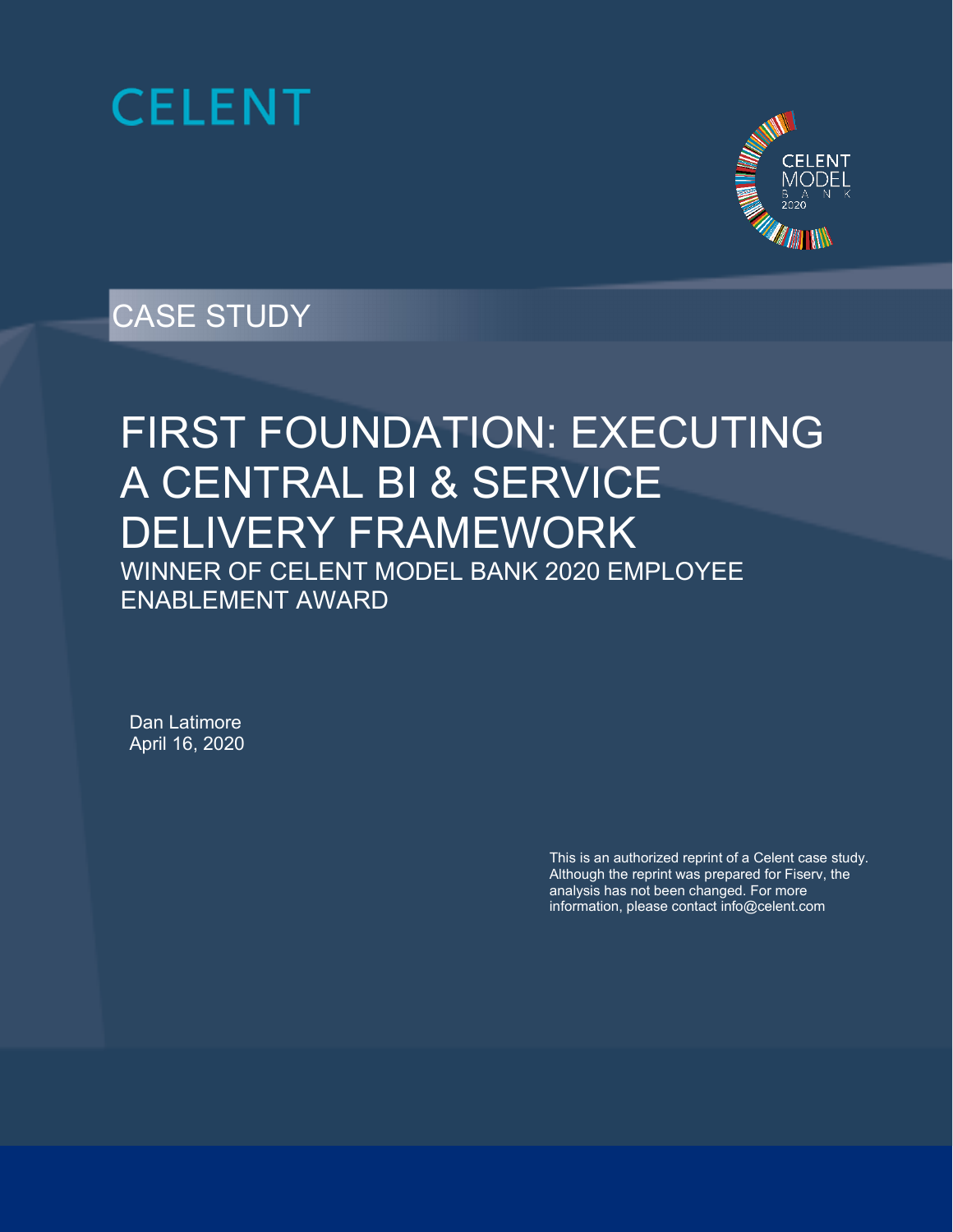# CASE STUDY AT A GLANCE

| <b>FINANCIAL INSTITUTION</b> | <b>First Foundation Bank</b>                                                                                                                                                                                                                                                                                                                                                                                                                                                |
|------------------------------|-----------------------------------------------------------------------------------------------------------------------------------------------------------------------------------------------------------------------------------------------------------------------------------------------------------------------------------------------------------------------------------------------------------------------------------------------------------------------------|
| <b>INITIATIVE</b>            | Central Business Intelligence and Service Delivery Framework:<br>"The Vault"                                                                                                                                                                                                                                                                                                                                                                                                |
| <b>SYNOPSIS</b>              | Poised for significant growth, First Foundation Bank needed to<br>transform cumbersome, manual, and siloed systems and<br>processes to ensure that processes could accommodate an<br>influx of new customers and employees. With future acquisition<br>and organic growth part of its long-term goals, the bank needed<br>to take advantage of automation and technology to sustain<br>collaboration and excellent customer service.                                        |
|                              | The Vault is a business intelligence delivery framework that<br>supports automated processing of client and internal service<br>requests, collaboration for scaling Change Management, Project<br>Management, Product Management, Risk Management, and<br>Data/Content Management. It supports centralized team<br>workspaces that let it track and resolve issues, post<br>announcements, distribute critical alerts, and effectively govern<br>enterprise communications. |
| <b>TIMELINES</b>             | • Initial scoping completed January 2017                                                                                                                                                                                                                                                                                                                                                                                                                                    |
|                              | • First live pilot deployed in February 2018                                                                                                                                                                                                                                                                                                                                                                                                                                |
| <b>KFY BENFFITS</b>          | • The bank has automated over 75% of its highest-volume<br>processes and completely overhauled its intranet.                                                                                                                                                                                                                                                                                                                                                                |
|                              | • The Vault is staged to integrate AI and robotic utilities to<br>bridge gaps in hands-off processing. Clients and employees<br>enjoy an enterprise delivery platform that leverages data to<br>auto fill forms, drive automation, and electronically deliver<br>services to clients.                                                                                                                                                                                       |
|                              | • Grew assets by 78% while employee count grew by only 40%.                                                                                                                                                                                                                                                                                                                                                                                                                 |
| <b>KEY VENDORS</b>           | Fiserv, Microsoft, Nintex, DocuSign                                                                                                                                                                                                                                                                                                                                                                                                                                         |

# CELENT PERSPECTIVE

The Vault is an impressive example of using tried and true technology in new ways to deliver business results. This isn't cutting-edge innovation, but when viewed as a way to change the fundamental operations of the bank by focusing on how employees do their work and deliver an improved customer experience, its implementation is extraordinarily effective. Celent observes six takeaways for other banks to learn from.

- A smaller bank can achieve impressive results.
- It relies on partners to deliver those results.
- Leadership and communication are critical to managing change.
- Data primacy is a driver behind many decisions.
- Partnering effectively is essential for success.
- Other smaller banks can transform too!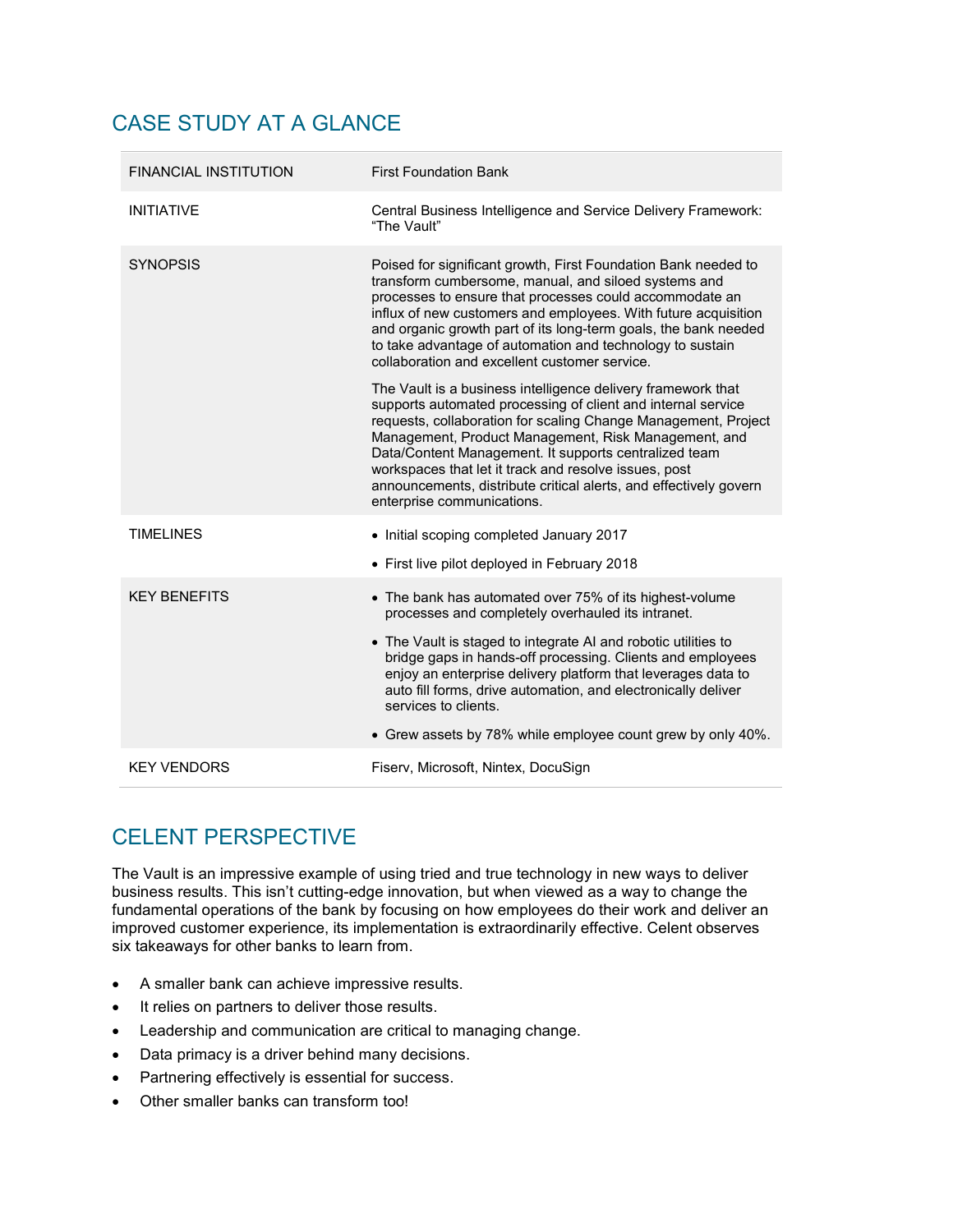# DETAILED DESCRIPTION

# **Introduction**

First Foundation Bank is a \$6.3 billion asset institution focused on private wealth management, personal banking, and business banking. Founded in 1990 and headquartered in Irvine, California, it has ambitious growth plans, particularly through M&A. Its challenge was to transform cumbersome, manual, and siloed systems and processes to accommodate an influx of new customers and new employees. With future acquisition and organic growth part of its long-term goals, it needed to upgrade its automation and technology to sustain collaboration and excellent customer service.

### Table 1: First Foundation Bank Snapshot

|                                             | <b>FIRST FOUNDATION BANK</b>                                                                                                                                                                                     |
|---------------------------------------------|------------------------------------------------------------------------------------------------------------------------------------------------------------------------------------------------------------------|
| <b>YEAR FOUNDED</b>                         | 1990                                                                                                                                                                                                             |
| <b>REVENUE</b>                              | \$212 million (12 months ending Dec. 2019)                                                                                                                                                                       |
| <b>ASSETS</b>                               | \$6.3 billion (December 2019)                                                                                                                                                                                    |
| <b>GEOGRAPHICAL PRESENCE</b>                | Headquartered in Irvine, CA, with branches in California,<br>Nevada, and Hawaii; seeking to expand footprint.                                                                                                    |
| <b>EMPLOYEES</b>                            | 500                                                                                                                                                                                                              |
| OTHER KEY METRICS                           | Three lines of business: Personal, Private, and Business<br>Banking; Private Wealth Management; Trust Services.<br>\$5.2 billion deposits, \$4.2 billion AUM; \$840 million in<br>trust assets under advisement. |
| RELEVANT TECHNOLOGIES AND<br><b>VENDORS</b> | Implemented the VAULT, a central employee portal,<br>using technology from Fiserv, Microsoft, and Nintex. The<br>bank's core is Fisery Precision.                                                                |

Source: First Foundation Bank

First Foundation sought to create a more nimble and scalable enterprise technology stack that could support rapid growth. Its vision was to build a dynamic environment to promote standardized service delivery to both clients and employees. First Foundation leveraged integration and new technology to scale its service delivery and overall business intelligence by improving enterprise data and process accessibility and integrating banking processes and business support applications.

# **Opportunity**

In 2016 First Foundation found itself in a situation common to many smaller banks. At \$4 billion in assets, it had to grow, but it couldn't simply use the same technology that had supported its success since 1990. To fulfill its ambitions of organic growth and acquisitions, First Foundation's management knew that it had to radically restructure its approach to data management, employee collaboration, and the assimilation of new customers and colleagues.

The challenges will sound familiar to many banks. Too many critical processes were manual and paper driven, which caused delays in service to clients and also exposed the bank to increasing risk as it grew larger. The bank tracked customer requests through email, which required numerous redundant emails and offered no real time insight into the status of the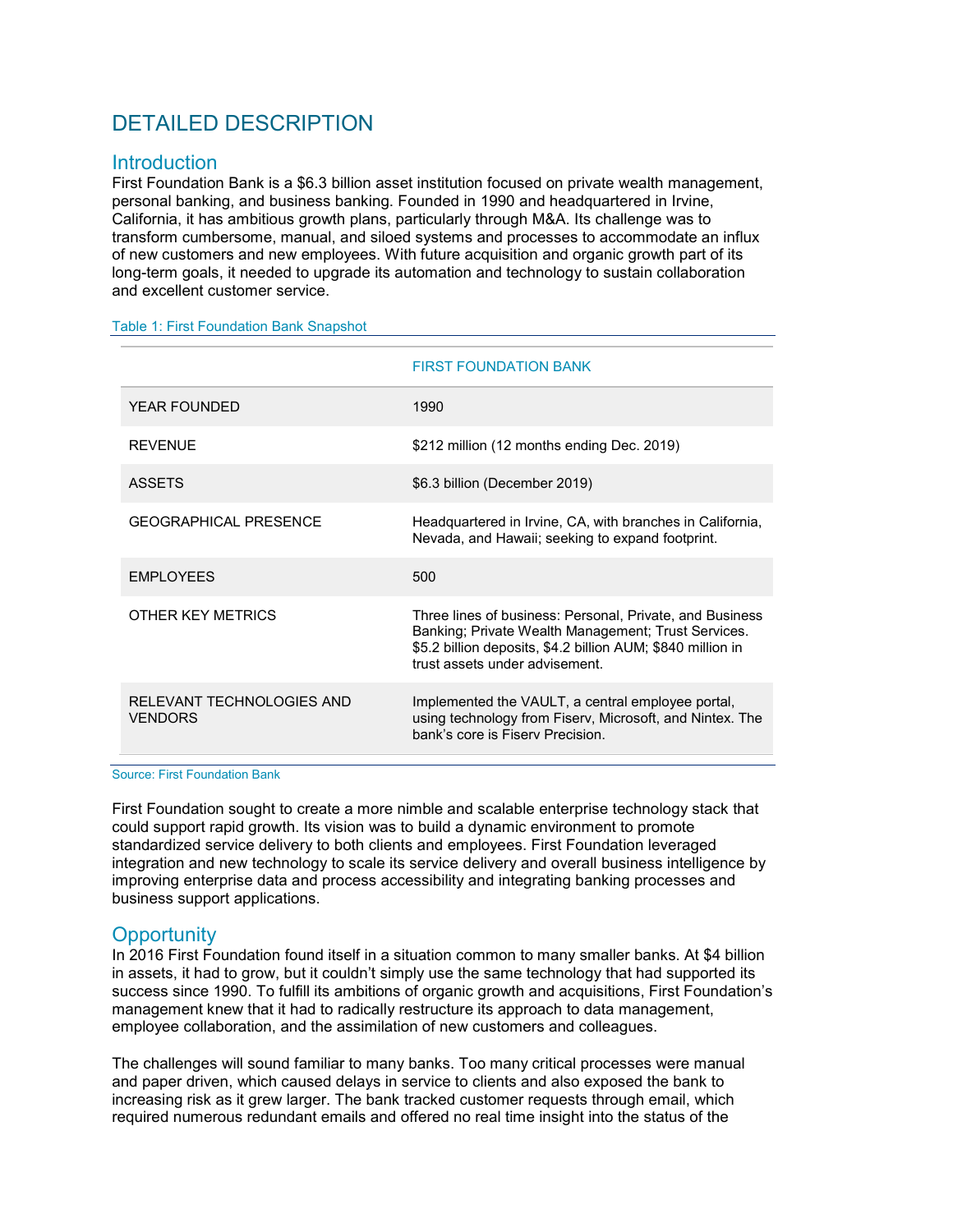requests. Email-based processes created challenges for both customer service and audit. Processes were person-dependent, so the absence of an individual could hold up processing of a request. Processes also required excessive documentation, which was a drain on employee time and consumed network bandwidth and storage. There was no way to objectively assess employee performance, or to understand and then correct bottlenecks and inefficiencies. Serving customers involved working in various applications. After all steps were completed to process the customer request, related documents had to be manually archived.

At the beginning of 2017, senior management rolled out a plan to deliver a more nimble and scalable enterprise technology environment to support its growth goals. This dynamic environment would standardize service delivery to both clients and employees. Chief Operating Officer Lindsay Lawrence focused the team on integrating new technology to improve access to enterprise data and to integrate banking processes with business support applications.

The bank knew that it didn't have the resources internally to deliver on its ambitious product, so it relied heavily on two trusted partners, Fiserv and Microsoft, to provide their own technologies and integrate theirs and others' into First Foundation's technology stack.

# Solution: *The Vault*

The result was a bank-wide collaboration platform and portal that supports both external functions (commercial services, branch operations, card maintenance, audit, and compliance) and internal functions (business intelligence, project management, document management, searches, and employee services). The Vault has helped First Foundation increase its assets per employee significantly [\(Figure 1\)](#page-3-0).



# <span id="page-3-0"></span>Figure 1: First Foundation Asset and Employee Growth

# Sources: First Foundation Bank; Celent analysis

The Vault is a business intelligence delivery framework that supports automated processing of client and internal service requests, together with collaboration for scaling Change Management, Project Management, Product Management, Risk Management, and Data/Content Management. It also supports centralized team workspaces to more effectively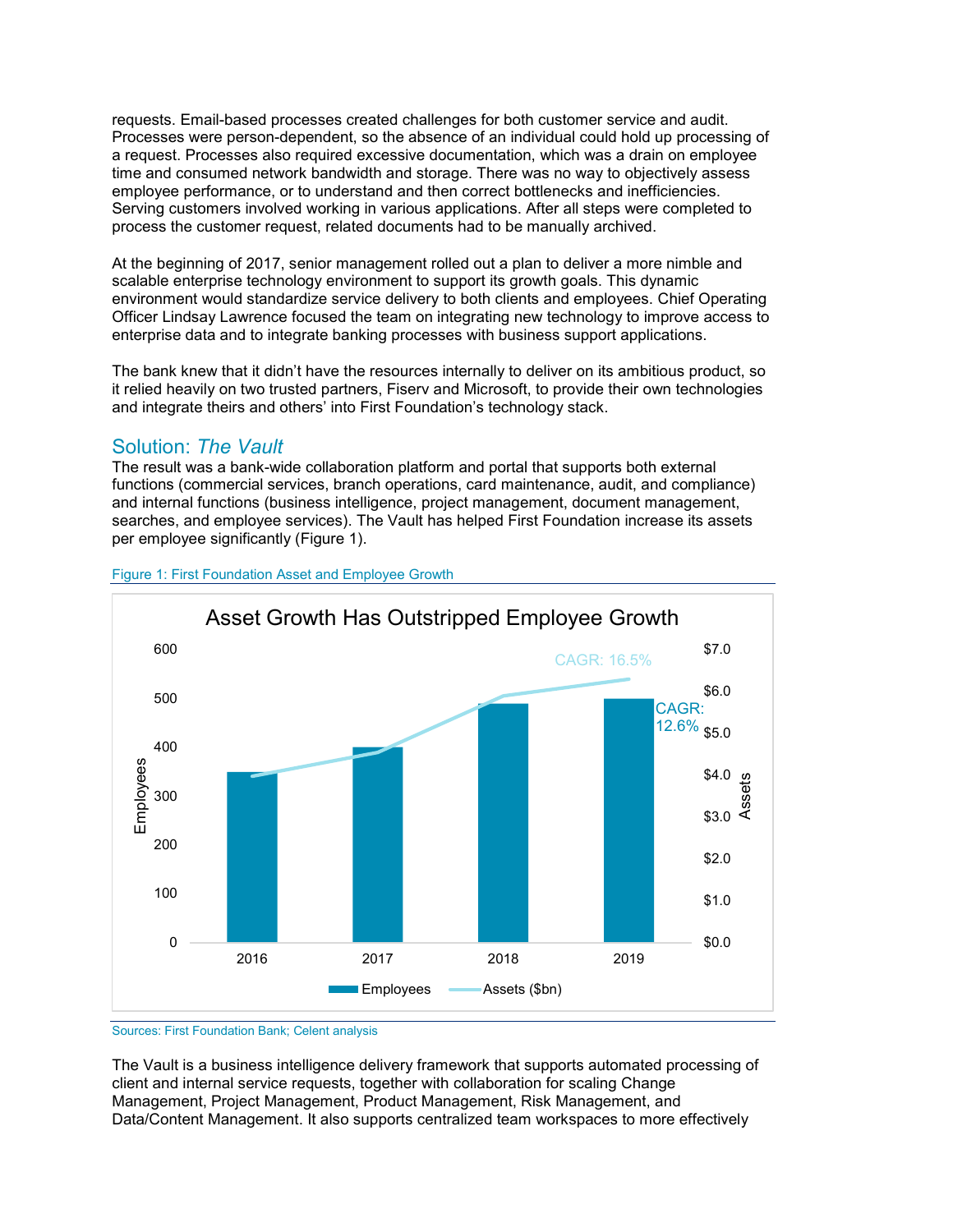track and resolve issues; post announcements and critical alerts; and provide general enterprise communication governance. [Figure 2](#page-4-0) and [Figure 3](#page-4-1) show screenshots from The Vault.

| <b>D</b> the VAULT    |                                                |                                                       |                                      |                                 |                              |                                                                                             |                                                                                                                                                                                                                                                                                                                                                                                                                               |                                          |                      |                                                                                                                                                                                                                                                                                                                                                                                                                                                                                                      |                     | Search                               |               |          |
|-----------------------|------------------------------------------------|-------------------------------------------------------|--------------------------------------|---------------------------------|------------------------------|---------------------------------------------------------------------------------------------|-------------------------------------------------------------------------------------------------------------------------------------------------------------------------------------------------------------------------------------------------------------------------------------------------------------------------------------------------------------------------------------------------------------------------------|------------------------------------------|----------------------|------------------------------------------------------------------------------------------------------------------------------------------------------------------------------------------------------------------------------------------------------------------------------------------------------------------------------------------------------------------------------------------------------------------------------------------------------------------------------------------------------|---------------------|--------------------------------------|---------------|----------|
|                       | Home   Divisions -   Client Relationship -     |                                                       |                                      |                                 |                              | Service Request -   Data Center -   Document Center -   Collaboration -   Resource Center - |                                                                                                                                                                                                                                                                                                                                                                                                                               |                                          |                      |                                                                                                                                                                                                                                                                                                                                                                                                                                                                                                      |                     |                                      |               |          |
| <b>CASE DASHBOARD</b> |                                                |                                                       |                                      |                                 |                              |                                                                                             |                                                                                                                                                                                                                                                                                                                                                                                                                               |                                          |                      |                                                                                                                                                                                                                                                                                                                                                                                                                                                                                                      |                     |                                      |               |          |
| Customer              | Internal<br>Employee                           |                                                       |                                      |                                 |                              |                                                                                             |                                                                                                                                                                                                                                                                                                                                                                                                                               |                                          |                      |                                                                                                                                                                                                                                                                                                                                                                                                                                                                                                      |                     |                                      |               |          |
| Dashboard             |                                                |                                                       |                                      |                                 |                              |                                                                                             |                                                                                                                                                                                                                                                                                                                                                                                                                               |                                          |                      |                                                                                                                                                                                                                                                                                                                                                                                                                                                                                                      |                     |                                      |               |          |
| Active                |                                                |                                                       | $\overline{\mathbf{v}}$              | Show :                          |                              |                                                                                             |                                                                                                                                                                                                                                                                                                                                                                                                                               |                                          |                      |                                                                                                                                                                                                                                                                                                                                                                                                                                                                                                      |                     |                                      |               |          |
|                       | <b>CUSTOMER CASES - ACTIVE</b>                 |                                                       |                                      |                                 |                              |                                                                                             |                                                                                                                                                                                                                                                                                                                                                                                                                               |                                          |                      |                                                                                                                                                                                                                                                                                                                                                                                                                                                                                                      |                     |                                      |               |          |
|                       | Showing 277 of 277 total results.              |                                                       |                                      |                                 |                              |                                                                                             |                                                                                                                                                                                                                                                                                                                                                                                                                               |                                          |                      |                                                                                                                                                                                                                                                                                                                                                                                                                                                                                                      |                     |                                      |               |          |
| $\hat{z}$<br>Case ID  | <b>Customer Name</b>                           | $=$                                                   | $\Rightarrow$<br><b>REQ</b><br>Types | $\hat{u}^{\dagger}$<br>REQ Date | Initiator                    |                                                                                             | Customer<br>$\Rightarrow$<br>$\hat{a}^{\dagger}{}_{\mu\nu}{}^{\mu}{}_{\nu}{}^{\nu}{}_{\nu}{}^{\mu}{}_{\nu}{}^{\nu}{}_{\nu}{}^{\nu}{}_{\nu}{}^{\nu}{}_{\nu}{}^{\nu}{}_{\nu}{}^{\nu}{}_{\nu}{}^{\nu}{}_{\nu}{}^{\nu}{}_{\nu}{}^{\nu}{}_{\nu}{}^{\nu}{}_{\nu}{}^{\nu}{}_{\nu}{}^{\nu}{}_{\nu}{}^{\nu}{}_{\nu}{}^{\nu}{}_{\nu}{}^{\nu}{}_{\nu}{}^{\nu}{}_{\nu}{}^{\nu}{}_{\nu}{}^{\nu}{}_{\nu}{}^{\$<br>Approval<br><b>Status</b> | $\hat{\mathbf{v}}$<br><b>Case Status</b> | Case Type            | $\mathcal{L}_{\mathcal{A}}^{\mathcal{A}}\mathcal{A}_{\mathcal{B}}^{\mathcal{A}}\mathcal{A}_{\mathcal{B}}^{\mathcal{A}}\mathcal{A}_{\mathcal{B}}^{\mathcal{A}}\mathcal{A}_{\mathcal{B}}^{\mathcal{A}}\mathcal{A}_{\mathcal{B}}^{\mathcal{A}}\mathcal{A}_{\mathcal{B}}^{\mathcal{A}}\mathcal{A}_{\mathcal{B}}^{\mathcal{A}}\mathcal{A}_{\mathcal{B}}^{\mathcal{A}}\mathcal{A}_{\mathcal{B}}^{\mathcal{A}}\mathcal{A}_{\mathcal{B}}^{\mathcal{A}}\mathcal{A}_{\mathcal{B$<br>Customer<br><b>Dotails</b> | Internal<br>Decails | <b>Processing DocuSign</b><br>Action | <b>Status</b> | Resend   |
| search for C          | search for Customer Name                       |                                                       | scorch                               | ×<br><b>All</b>                 | search for Request Initiator |                                                                                             | search for Ap                                                                                                                                                                                                                                                                                                                                                                                                                 | search for Case Sta                      | search for Case Type |                                                                                                                                                                                                                                                                                                                                                                                                                                                                                                      |                     |                                      | search        |          |
| 81227722295           | New Patrick Hol                                |                                                       | cs.                                  | 01/31/2020                      | Kristy Do Conso              |                                                                                             | Approved                                                                                                                                                                                                                                                                                                                                                                                                                      | In Frocess                               | <b>Office</b>        | 罩                                                                                                                                                                                                                                                                                                                                                                                                                                                                                                    | 出                   | $\sim$                               | $\sim$        |          |
| 281652192709          | quipates                                       |                                                       | CPM                                  | 01/31/2020                      | Tim Gladstone                |                                                                                             | Approved                                                                                                                                                                                                                                                                                                                                                                                                                      | In Process                               | Online               | 靐                                                                                                                                                                                                                                                                                                                                                                                                                                                                                                    | 靐                   | $\sim$                               | Signed        |          |
| 27192772292           | mellia at the                                  |                                                       | CS.                                  | 01/21/2020                      | Kristy Do Conso              |                                                                                             | Approved                                                                                                                                                                                                                                                                                                                                                                                                                      | In Process                               | Offine               | æ,                                                                                                                                                                                                                                                                                                                                                                                                                                                                                                   | æ.                  | $\sim$                               | $\sim$        |          |
| 336079922510          | <b>Case Details</b>                            |                                                       |                                      |                                 |                              | $\odot$                                                                                     | Approved                                                                                                                                                                                                                                                                                                                                                                                                                      | In Process                               | Office               | 属                                                                                                                                                                                                                                                                                                                                                                                                                                                                                                    | ät,                 | $\sim$                               | $\sim$        | $\sim$   |
| 800952612569          | Case ID                                        | 81227722295                                           |                                      |                                 |                              |                                                                                             | Approved                                                                                                                                                                                                                                                                                                                                                                                                                      | In Process                               | Office               | 黑                                                                                                                                                                                                                                                                                                                                                                                                                                                                                                    | 異                   | $\sim$                               | $\sim$        |          |
| 990156132860          | <b>Customer Name</b><br><b>Customer Email</b>  | New Patrict Holl<br>kdecenso@ff-inc.com               |                                      |                                 |                              |                                                                                             | Approved                                                                                                                                                                                                                                                                                                                                                                                                                      | In Process                               | offine               | H.                                                                                                                                                                                                                                                                                                                                                                                                                                                                                                   | 뵜                   | $\sim$                               | $\sim$        | <b>.</b> |
| 410922992271          | Initiator                                      | Kristy De Censo                                       |                                      |                                 |                              |                                                                                             | Approved                                                                                                                                                                                                                                                                                                                                                                                                                      | In Process                               | Online               | 属                                                                                                                                                                                                                                                                                                                                                                                                                                                                                                    | 囲                   | $\sim$                               | Signed        | $\sim$   |
|                       | <b>Request Date</b>                            | 01/31/2020                                            |                                      |                                 |                              |                                                                                             |                                                                                                                                                                                                                                                                                                                                                                                                                               |                                          |                      |                                                                                                                                                                                                                                                                                                                                                                                                                                                                                                      |                     |                                      |               |          |
|                       | Case Type                                      | Office                                                |                                      |                                 |                              |                                                                                             |                                                                                                                                                                                                                                                                                                                                                                                                                               |                                          |                      |                                                                                                                                                                                                                                                                                                                                                                                                                                                                                                      |                     |                                      |               |          |
|                       | <b>Customer Approval Status</b>                | Approved                                              |                                      |                                 |                              |                                                                                             |                                                                                                                                                                                                                                                                                                                                                                                                                               |                                          |                      |                                                                                                                                                                                                                                                                                                                                                                                                                                                                                                      |                     |                                      |               |          |
|                       | <b>Approval/Rejection Comments</b>             | The account being acided is not a CRB per Allan Gomez |                                      |                                 |                              |                                                                                             |                                                                                                                                                                                                                                                                                                                                                                                                                               |                                          |                      |                                                                                                                                                                                                                                                                                                                                                                                                                                                                                                      |                     |                                      |               |          |
|                       | <b>Approval/Rejection Date</b>                 |                                                       | 01/31/2020                           |                                 |                              |                                                                                             |                                                                                                                                                                                                                                                                                                                                                                                                                               |                                          |                      |                                                                                                                                                                                                                                                                                                                                                                                                                                                                                                      |                     |                                      |               |          |
|                       | <b>Case Status</b><br>DocuSign Envolope Status | In Process                                            |                                      |                                 |                              |                                                                                             |                                                                                                                                                                                                                                                                                                                                                                                                                               |                                          |                      |                                                                                                                                                                                                                                                                                                                                                                                                                                                                                                      |                     |                                      |               |          |
|                       | <b>Case Documents</b>                          |                                                       |                                      |                                 |                              |                                                                                             |                                                                                                                                                                                                                                                                                                                                                                                                                               |                                          |                      |                                                                                                                                                                                                                                                                                                                                                                                                                                                                                                      |                     |                                      |               |          |
|                       |                                                | <b>BB</b>                                             |                                      |                                 |                              |                                                                                             |                                                                                                                                                                                                                                                                                                                                                                                                                               |                                          |                      |                                                                                                                                                                                                                                                                                                                                                                                                                                                                                                      |                     |                                      |               |          |

#### <span id="page-4-0"></span>Figure 2: Service Request: Case Monitoring

#### Source: First Foundation Bank

<span id="page-4-1"></span>

|                                                                                                                                                 | Figure 3: Collaboration                                                                                                                                                                                                                                                                                                                                                                                                                                                                                                                                                                                                                    |                              |
|-------------------------------------------------------------------------------------------------------------------------------------------------|--------------------------------------------------------------------------------------------------------------------------------------------------------------------------------------------------------------------------------------------------------------------------------------------------------------------------------------------------------------------------------------------------------------------------------------------------------------------------------------------------------------------------------------------------------------------------------------------------------------------------------------------|------------------------------|
| <b>DE</b> he VAULT                                                                                                                              |                                                                                                                                                                                                                                                                                                                                                                                                                                                                                                                                                                                                                                            | $\sim$ 0<br>Search this site |
| Home   Divisions -   Client Relationship -                                                                                                      | Service Request =   Data Center =   Document Center =   Collaboration =   Resource Center =                                                                                                                                                                                                                                                                                                                                                                                                                                                                                                                                                |                              |
| Home<br>Documents<br>Recent<br>Risk Management<br>Dashboard<br>Product Management<br>Dashboard                                                  | Create a Change Request<br>Change Management<br>Change Committee Dashboard<br>Project Management Portal -<br>Create a Change<br>Risk Management Dashboard<br><b>Meeting Center</b><br><b>CHANGE MANAGEMENT</b><br>Project Management Dashboard<br>IT Steering Dashboard<br>All<br>Initiated By Me<br>Group By - Category<br>Group By - Status<br><b>Assigned To Me</b><br>Product Management Dashboard                                                                                                                                                                                                                                     |                              |
| IT Steering Dashboard<br>Change Committee<br>Dashboard<br>Project Management<br>Team Dashboard<br>Change Management<br>(FLINT)<br>Site Contents | v ID Title Category Priority Change-Status: Emergency-Change Approval-Date Effective-Date Eunding-Required Risk-Assessment Project-Name Pending/With-Department Assigned-To-Users<br>Category: Application Change (61)<br>Category: Application Selection (9)<br>Category: Application Upgrade (45)<br>> Category: Audit Review(11)<br>> Category: Compliance Review(2)<br>> Category: Device Deployment (2)<br>Category: Device Upgrade (10)<br>> Category: Parameter Maintenance (187)<br>Category: Process Change (109)<br>Category: Product Rate Change (35)<br>Category: Project Related Change (11)<br>Category: Project Review (23) | p<br>Find an Item            |



The initial scope was completed in January 2017, and the first live pilot was deployed in February 2018. Improvements and additions are ongoing.

As COO Lawrence told us, "The Vault is now as important to our staff as email. It is the foundation of everything we do."

# Implementation

Developing The Vault was a complex enterprise-level technology and change-management initiative with many integration and application touchpoints. Senior leadership had to examine processes across the bank and determine how to change them to deliver a more resilient business service model — automating existing processes would not suffice. It required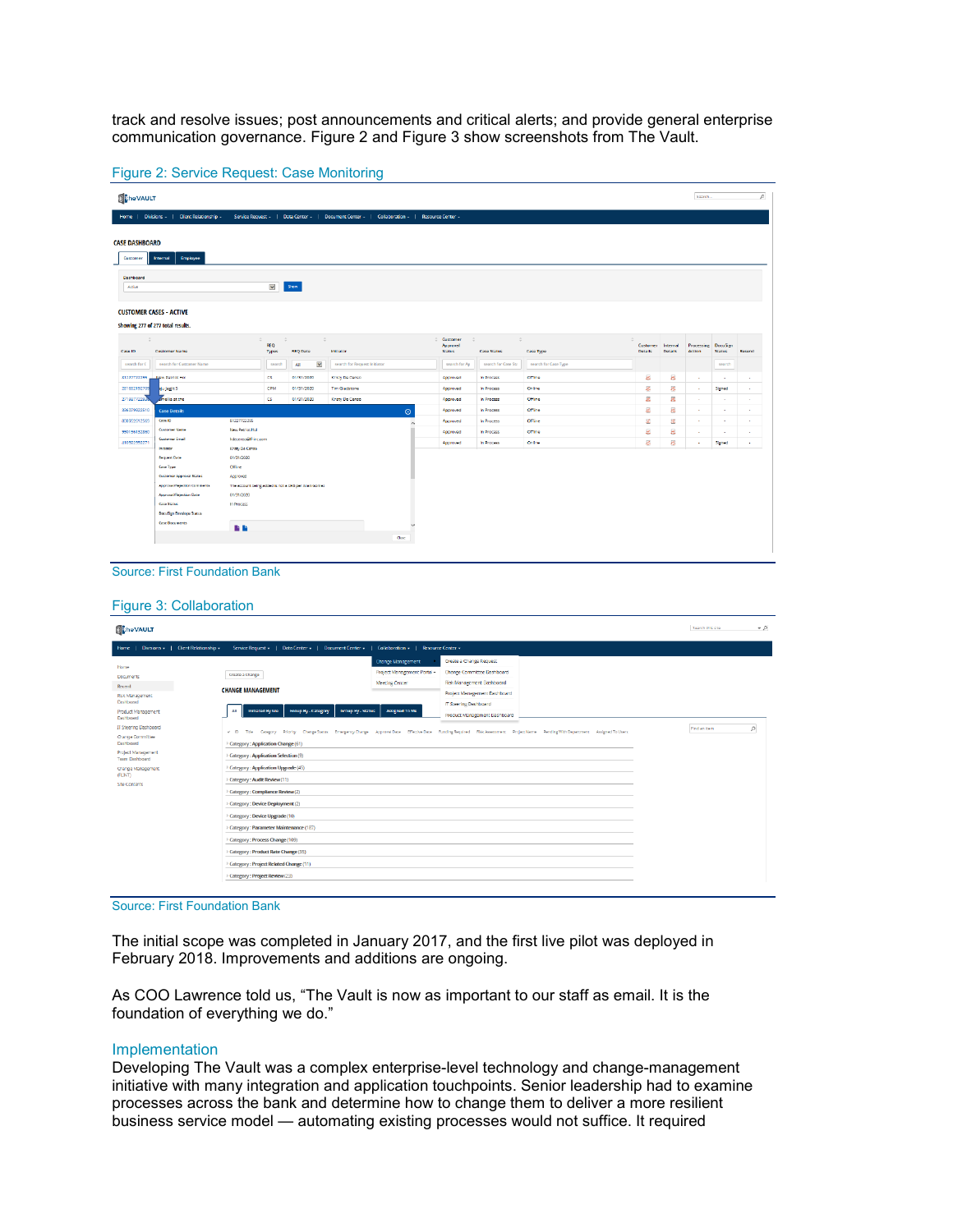substantial changes for staff in how they communicate, interact, collaborate, and perform their jobs. The team devoted a significant amount of time upfront on requirements design for sites, forms, automated workflows, servicing, and reporting dashboards. Importantly, the team also tested the prototype with the business units to ensure they were engaged in the design and development. First Foundation converted three acquired financial institutions during the implementation of this initiative, nearly tripling its number of branches. While it may seem to be common sense, First Foundation emphasized to us the team's extraordinary commitment to the initiative and how critical effective teamwork was to its success.

The bank appointed Jami DeHaven to create and lead a new team to deliver the initiative, the Enterprise Delivery Services business unit. It encompasses business intelligence delivery services and core delivery services departments. The team collaborated with numerous internal departments and leveraged Business Technology Services and Sentry<sup>[1](#page-5-1)</sup> from Fiserv teams for the development of the business intelligence delivery framework and integration.

To deliver this seamless employee experience, the bank had to apply changes to technology, processes, and culture. Members questioned and improved everything at every level. This required commitment from leadership and support from partners like Fiserv and Microsoft. The initiative not only created a leading-edge framework that serves as a solid foundation for further growth, it also strengthened the team's *esprit de corp* in ways that will continue to yield benefits.

#### **Functionality**

The Vault's framework eliminates the silos separating the business processing and clientservicing applications to create a more seamless experience for staff and clients. The Vault also shares data with the financial institution's other holding groups and systems (i.e., three loan origination systems (LOS), wealth management, etc.). The Vault was also staged to integrate AI and robotic utilities to bridge gaps in hands-off processing. Clients and employees enjoy an enterprise delivery platform that leverages data to autofill forms, drive automation, and electronically service clients. Searching for a customer, for example, is now trivial [\(Figure 4\)](#page-5-0).



#### <span id="page-5-0"></span>Figure 4: Service Request: Customer Search

Source: First Foundation Bank

<span id="page-5-1"></span> $1$  An infrastructure solution for services regarding network, hosting, security, unified communications, and hardware/software lifecycle management.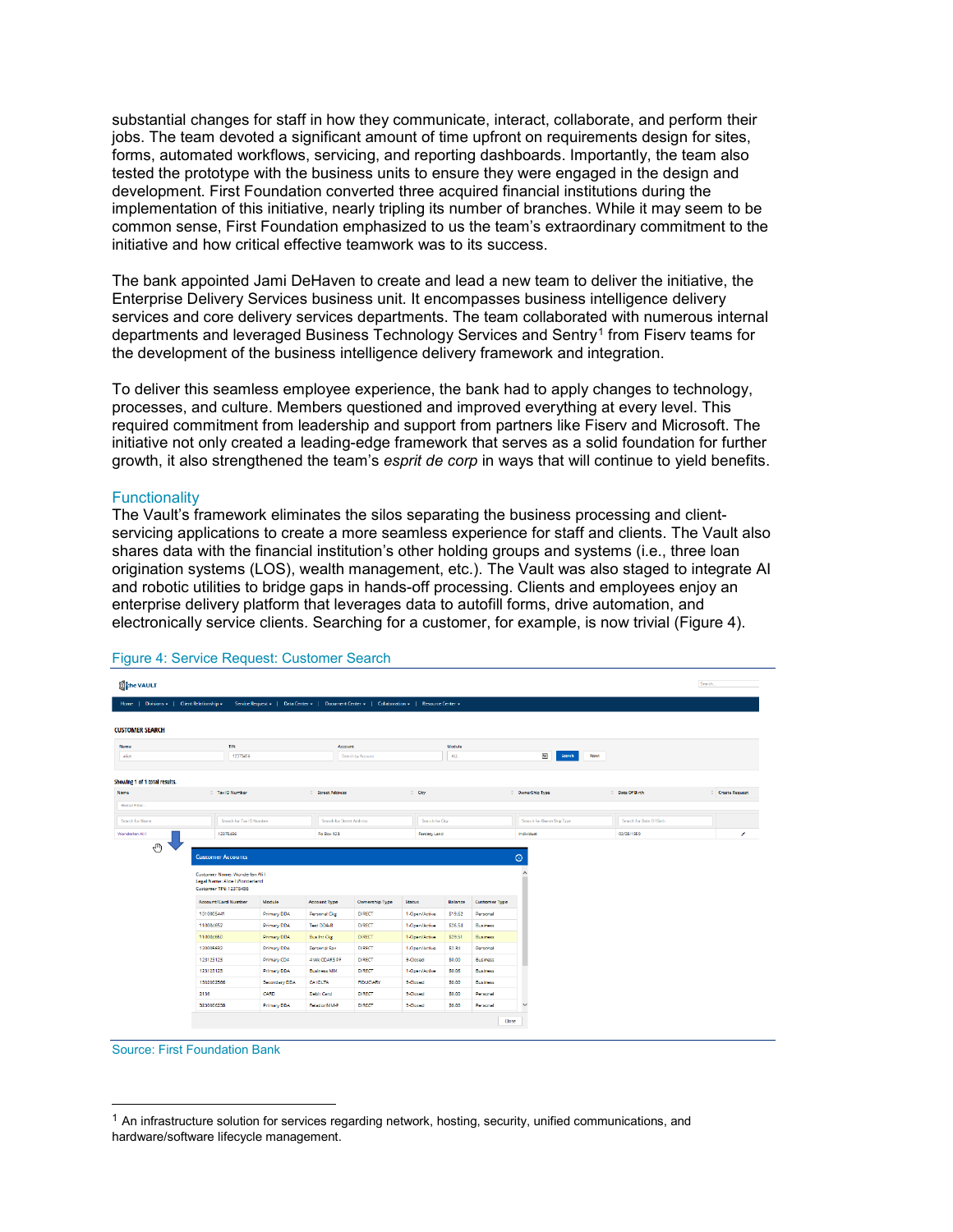<span id="page-6-1"></span>In the past, making rate adjustments was a manual process that took weeks. Now, there is a specific project site on The Vault devoted to rate adjustments, and the adjustments are completed in hours. Every task has gotten more efficient, and staff continues to find additional benefits. Creating a service request is now very straightforward, for example [\(Figure 5\)](#page-6-0).

| <b>CREATE SERVICE REQUEST</b>    |          |                          |                           |                                                                        |              |                                   |       |                            |                          |       |                |                                |                    |                   |             |          |
|----------------------------------|----------|--------------------------|---------------------------|------------------------------------------------------------------------|--------------|-----------------------------------|-------|----------------------------|--------------------------|-------|----------------|--------------------------------|--------------------|-------------------|-------------|----------|
| Service Request Type             |          |                          |                           | <b>Colombia De</b>                                                     |              |                                   |       |                            |                          |       |                |                                |                    |                   |             |          |
| Customer Profile Meintenance     |          |                          | $\overline{\phantom{a}}$  | Choose<br>Address Change<br>Contact Information<br>Profile Information |              |                                   |       | Add                        |                          |       |                |                                |                    |                   |             |          |
| <b>Selected Service Requests</b> |          |                          |                           |                                                                        |              |                                   |       |                            |                          |       |                |                                |                    |                   |             |          |
| Service Request Type             |          |                          |                           |                                                                        |              |                                   |       |                            | Sub Service Request Type |       |                |                                |                    |                   |             | Action   |
| Customer Profile Maintenance     |          |                          |                           |                                                                        |              |                                   |       |                            | Address Change           |       |                |                                |                    |                   |             |          |
| <b>Customer Service Request</b>  |          |                          |                           |                                                                        |              |                                   |       |                            |                          |       |                |                                |                    |                   |             |          |
| <b>Requester Information</b>     |          |                          |                           |                                                                        |              |                                   |       |                            |                          |       |                |                                |                    |                   |             |          |
| <b>Request Date</b>              |          | Case ID                  |                           |                                                                        | Requester    |                                   |       | <b>Branch/Dept</b>         |                          | Phone |                |                                | <b>Braall</b>      |                   |             |          |
| 02/03/2020                       |          | 123744002320             |                           |                                                                        | Jami DeHaven |                                   |       |                            |                          |       | (949) 233-2010 |                                | dehavenor/linc.com |                   |             |          |
| <b>Customer Profile</b>          |          |                          |                           |                                                                        | ₾            |                                   |       |                            |                          |       |                |                                |                    |                   |             |          |
| Customer                         | TIN      |                          | <b>Active Accts</b>       | Email                                                                  |              | <b>Prim Phone</b>                 |       | <b>Mailing Address</b>     |                          |       |                | <b>Primary Residence</b>       |                    |                   |             |          |
| Alice   Wonderland               | 12378456 | $\overline{7}$           |                           | Roeris@FF-Inc.Com                                                      |              | (949)677-1692                     |       | Po Box 123.                | <b>Fantasy Land</b>      | CA.   | 12345          | 18101 Von Karman Ave Suite 750 |                    | Indne             | CA.         | 92612    |
| <b>Administrators</b>            |          |                          |                           |                                                                        |              |                                   |       |                            |                          |       |                |                                |                    |                   |             |          |
| Send An Email<br>Name            |          |                          | <b>Tax ID Number</b>      |                                                                        |              |                                   | Email |                            | <b>Relationship Code</b> |       |                |                                |                    | <b>Action</b>     |             |          |
|                                  |          |                          |                           |                                                                        |              |                                   |       | No Online Admin available! |                          |       |                |                                |                    |                   |             |          |
|                                  |          |                          |                           |                                                                        |              |                                   |       |                            |                          |       |                |                                |                    |                   | Search User | Add User |
| <b>Customer Verification</b>     |          |                          |                           |                                                                        |              |                                   |       |                            |                          |       |                |                                |                    |                   |             |          |
| Who made the request?            |          |                          | How was the request made? |                                                                        |              | Validation 1                      |       |                            |                          |       |                | Validation 2                   |                    |                   |             |          |
| Options                          |          |                          | Options                   |                                                                        |              | <b>Options</b>                    |       |                            | Value from system        |       |                | Options                        |                    | Value from system |             |          |
| Choose                           |          | $\overline{\phantom{a}}$ | Choose                    |                                                                        |              | $\overline{\mathbf{x}}$<br>Choose |       | $\geq$                     |                          |       |                | Choose                         | $\leq$             |                   |             |          |

#### <span id="page-6-0"></span>Figure 5: Service Request: Create Case

Source: First Foundation Bank

The ability to give complex client relationships automated case and issue management lets the bank gain more business from these clients. It has also reduced the burden on clients themselves by eliminating manual efforts to execute bank service request processes (no more manual forms for each account service request).

Internal communications have also improved.

- Post-acquisition, newly acquired employees were able to read updates about the merger in The Vault.
- The finance team moved off a spreadsheet system to create reports for senior leadership in the new framework.
- Employees are encouraged to do "everything" through The Vault. Even birthdays for employees were pushed there (instead of the spreadsheet that used to be mailed around). See [Figure 6.](#page-6-1)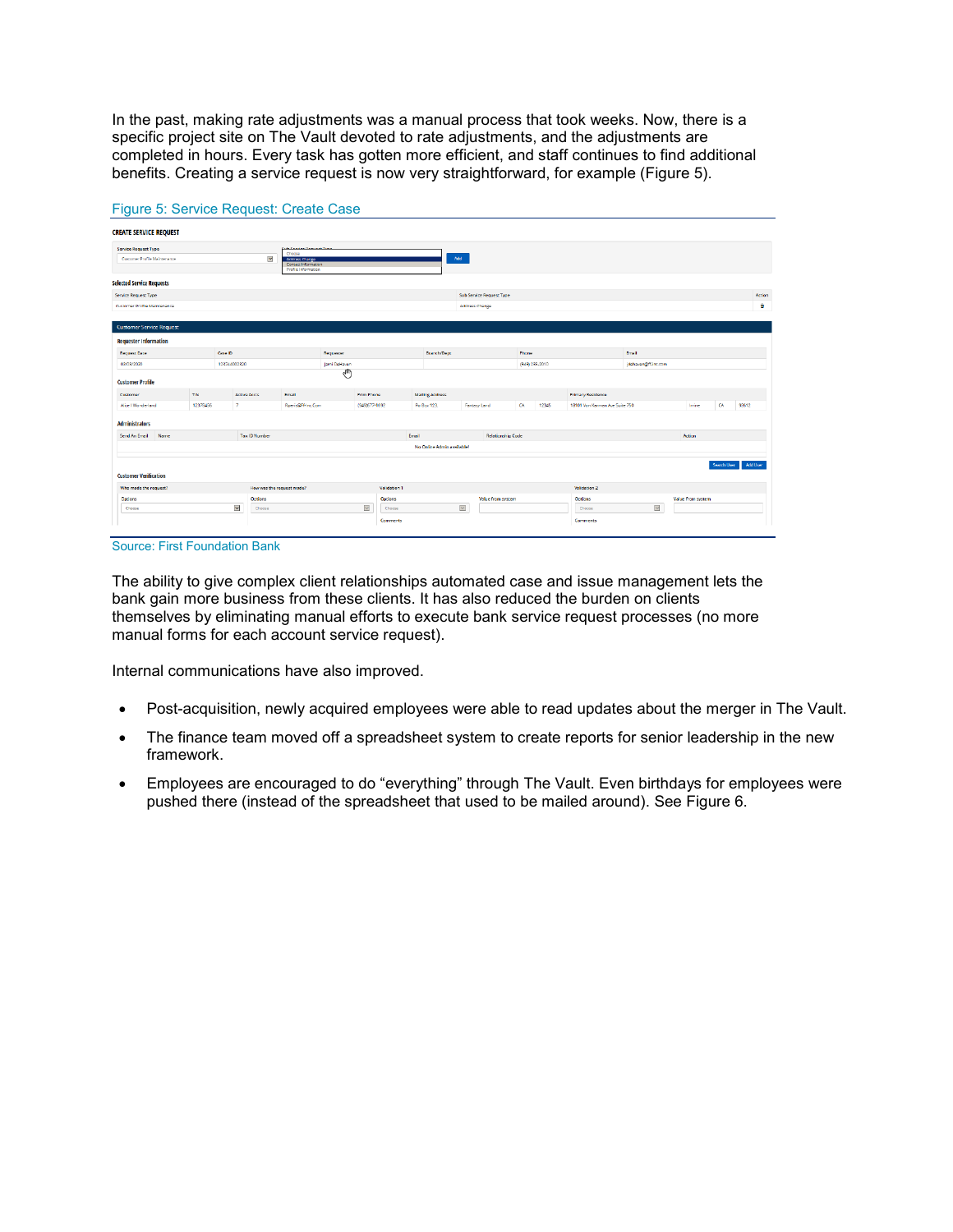#### Figure 6: VAULT: Intranet Home Page



Source: First Foundation Bank

### **Technology**

The Vault is an amalgam of various technology solutions from various vendors. The most important solutions are shown in [Table 2.](#page-7-0)

<span id="page-7-0"></span>

| Table 2: Technologies Used |  |  |
|----------------------------|--|--|
|                            |  |  |

| <b>PROVIDER</b>  | <b>SOLUTION</b>                                                                                                                                                      |
|------------------|----------------------------------------------------------------------------------------------------------------------------------------------------------------------|
| <b>MICROSOFT</b> | • SharePoint<br>$\bullet$ Azure<br><b>Dynamics CRM</b><br>Outlook<br>$\bullet$                                                                                       |
| <b>FISERV</b>    | Precision (core system)<br>$\bullet$<br>Director (enterprise content management and<br>$\bullet$<br>workflow)<br>• Performance Data Warehouse<br>Sentry<br>$\bullet$ |
| <b>NINTFX</b>    | Process management and automation platform for<br>workflows and forms                                                                                                |
| <b>DOCUSIGN</b>  | <b>Electronic Signatures</b>                                                                                                                                         |

Source: First Foundation Bank

# Results, Lessons Learned, and Future Plans

# **Results**

This initiative was transformative for the bank on multiple levels. A central repository of information produces accurate reporting across the enterprise, at any location, for any individual or team. The bank has automated more than 75% of the highest-volume processes and completely overhauled its internal intranet. It leverages The Vault to provide a more dynamic environment, effectively deploy changes, measure their risk, and more consistently deploy project management methodologies. From the start of this initiative to September 2019, assets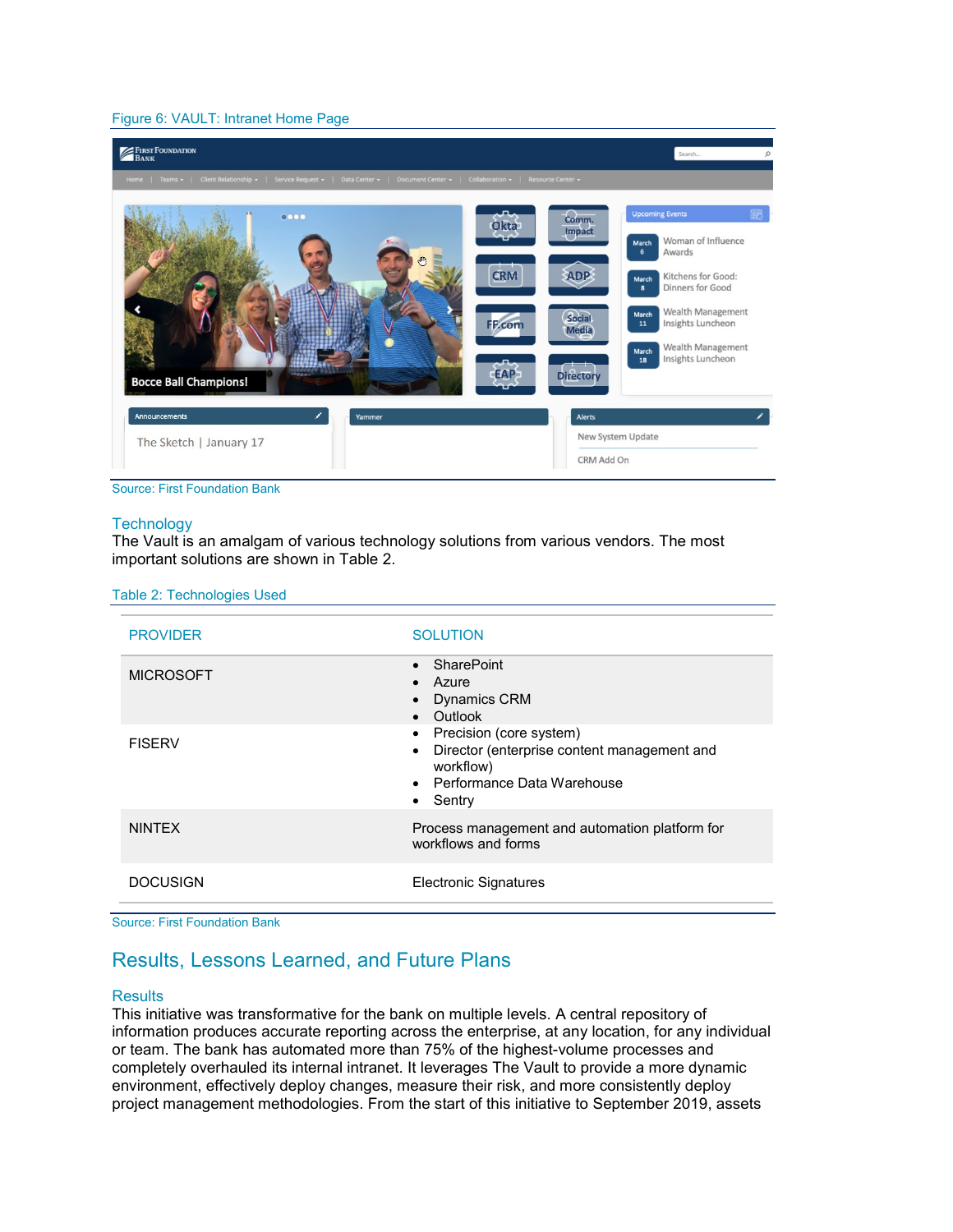grew by 78% while employee count grew by only 40% because of efficiencies and automation. As First Foundation grows it no longer needs to proportionally add staff resources.

The framework has automated manual processes and allowed the bank to repurpose the efforts of 15 staff to more critical and fulfilling objectives. Ninety-nine percent of internal processes were updated and enhanced to work at optimal efficiency in the new environment. Approximately 50% of weekly/daily management reports are now in SharePoint, with the goal of 100% by Q1 2020. The implementation team scrutinized everything, leaving nothing untouched. The mantra was, don't settle for good, go for great.

Risk management is now more efficient and accurate. With the processes and automation in place, audits, FDIC reviews, or any other risk control requirements are accommodated without resource disruption [\(Figure 7](#page-8-0) shows an example of a Manager's workspace).

| <b>D</b> the VAULT                                   |                                                                    |                                                                                                                                                                  |                                              |                          |                                                          | ρ<br>Search.          |
|------------------------------------------------------|--------------------------------------------------------------------|------------------------------------------------------------------------------------------------------------------------------------------------------------------|----------------------------------------------|--------------------------|----------------------------------------------------------|-----------------------|
| Home   DMsions -   Client Relationship -             |                                                                    | Service Request -   Data Center -   Document Center -   Collaboration -   Resource Center -                                                                      |                                              |                          |                                                          |                       |
| ۰<br><b>My Requests</b>                              | Information Systems Management > Enterprise Delivery Services      |                                                                                                                                                                  |                                              |                          |                                                          |                       |
| My Change Tasks                                      | About Enterprise Delivery Services                                 |                                                                                                                                                                  | Departments                                  |                          | Alert (3)                                                | $\rightarrow$         |
| ۰<br><b>Team Central</b>                             |                                                                    | The Enterprise Delivery Team manages enterprise collaboration, content, data,                                                                                    | · BI Delivery Services                       |                          | Announcement (3)                                         | $\rightarrow$         |
| Shared Documents<br><b>Document Center Documents</b> | and core application services. They maintain and build integration | components between those applications and data delivery services. Their area of                                                                                  | · Core Delivery Services<br>· defi SOLUTIONS |                          | <b>Team Roster</b>                                       | $\checkmark$          |
| Shared Reports                                       |                                                                    | focus is creating efficiencies and process improvements, leveraging enterprise<br>technology to scale for growth, and creating a unified experience for internal |                                              |                          | <b>Jami Dellaven</b><br>ω                                |                       |
| <b>BI Center Reports</b>                             | resources and clients.                                             |                                                                                                                                                                  |                                              |                          | SVP. Director of Enterprise Delivery<br>Services         | $\hat{ }$             |
| Calendar                                             |                                                                    |                                                                                                                                                                  |                                              |                          | <b>Jeanifer Morrell</b><br>Core Business Systems Analyst |                       |
| Meeting Central                                      |                                                                    |                                                                                                                                                                  |                                              |                          | Shennon Goeken<br>$-1$                                   |                       |
| Forms:                                               |                                                                    |                                                                                                                                                                  |                                              |                          | <b>And Continued And Con-</b><br><b>III</b> More Details | Q Directory           |
| Quick links                                          |                                                                    |                                                                                                                                                                  |                                              |                          |                                                          |                       |
| All Project Tasks                                    |                                                                    |                                                                                                                                                                  |                                              |                          |                                                          |                       |
| All Change Tasks                                     | <b>Requests Statistics</b>                                         |                                                                                                                                                                  |                                              |                          |                                                          |                       |
|                                                      |                                                                    |                                                                                                                                                                  |                                              |                          |                                                          |                       |
|                                                      | <b>Roquest Status</b>                                              | <b>Customer Requests</b>                                                                                                                                         |                                              | <b>Internal Requests</b> | <b>Employee Requests</b>                                 | <b>Total Requests</b> |
|                                                      | ٠                                                                  | Not started.                                                                                                                                                     | 22                                           | $\alpha$                 | $\bullet$                                                | 22                    |
|                                                      |                                                                    | In Progress                                                                                                                                                      | 17 <sub>17</sub>                             | $\alpha$                 | $\bullet$                                                | 17                    |
|                                                      |                                                                    | Completed                                                                                                                                                        | 2606                                         | $\circ$                  | $\bullet$                                                | 2606                  |
|                                                      |                                                                    | Rejected                                                                                                                                                         | 129                                          | $\circ$                  | $\bullet$                                                | 129                   |
|                                                      |                                                                    |                                                                                                                                                                  |                                              |                          |                                                          |                       |

#### <span id="page-8-0"></span>Figure 7: TEAM Workspace: Manager Site

Source: First Foundation Bank

Clients receive faster service and turnaround times because everything streams through the enterprise framework — clean, fast, and consistent automated workflows. The bank has grown relationships because of its elevated service, a direct result of creating this framework and business service layer.



#### Figure 8: Project Management Site

Source: First Foundation Bank